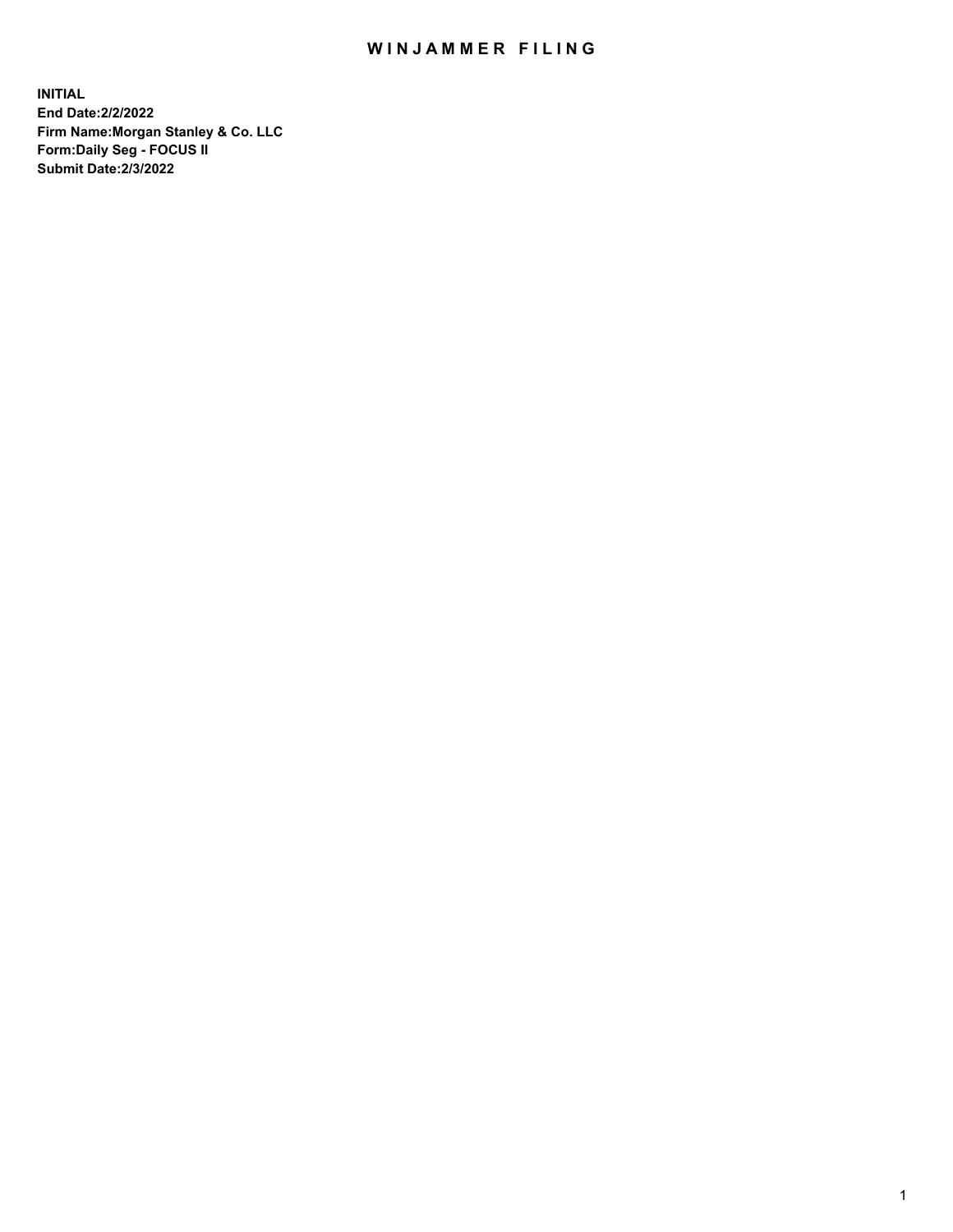**INITIAL End Date:2/2/2022 Firm Name:Morgan Stanley & Co. LLC Form:Daily Seg - FOCUS II Submit Date:2/3/2022 Daily Segregation - Cover Page**

| Name of Company                                                                                                                                                                                                                                                                                                               | Morgan Stanley & Co. LLC                                                     |
|-------------------------------------------------------------------------------------------------------------------------------------------------------------------------------------------------------------------------------------------------------------------------------------------------------------------------------|------------------------------------------------------------------------------|
| <b>Contact Name</b>                                                                                                                                                                                                                                                                                                           | <b>Ikram Shah</b>                                                            |
| <b>Contact Phone Number</b>                                                                                                                                                                                                                                                                                                   | 212-276-0963                                                                 |
| <b>Contact Email Address</b>                                                                                                                                                                                                                                                                                                  | Ikram.shah@morganstanley.com                                                 |
| FCM's Customer Segregated Funds Residual Interest Target (choose one):<br>a. Minimum dollar amount: ; or<br>b. Minimum percentage of customer segregated funds required:% ; or<br>c. Dollar amount range between: and; or<br>d. Percentage range of customer segregated funds required between: % and %.                      | 235,000,000<br><u>0</u><br><u>00</u><br>0 Q                                  |
| FCM's Customer Secured Amount Funds Residual Interest Target (choose one):<br>a. Minimum dollar amount: ; or<br>b. Minimum percentage of customer secured funds required:%; or<br>c. Dollar amount range between: and; or<br>d. Percentage range of customer secured funds required between:% and%.                           | 140,000,000<br><u>0</u><br>$\underline{0}$ $\underline{0}$<br>0 <sup>0</sup> |
| FCM's Cleared Swaps Customer Collateral Residual Interest Target (choose one):<br>a. Minimum dollar amount: ; or<br>b. Minimum percentage of cleared swaps customer collateral required:%; or<br>c. Dollar amount range between: and; or<br>d. Percentage range of cleared swaps customer collateral required between:% and%. | 92,000,000<br><u>0</u><br><u>00</u><br>00                                    |

Attach supporting documents CH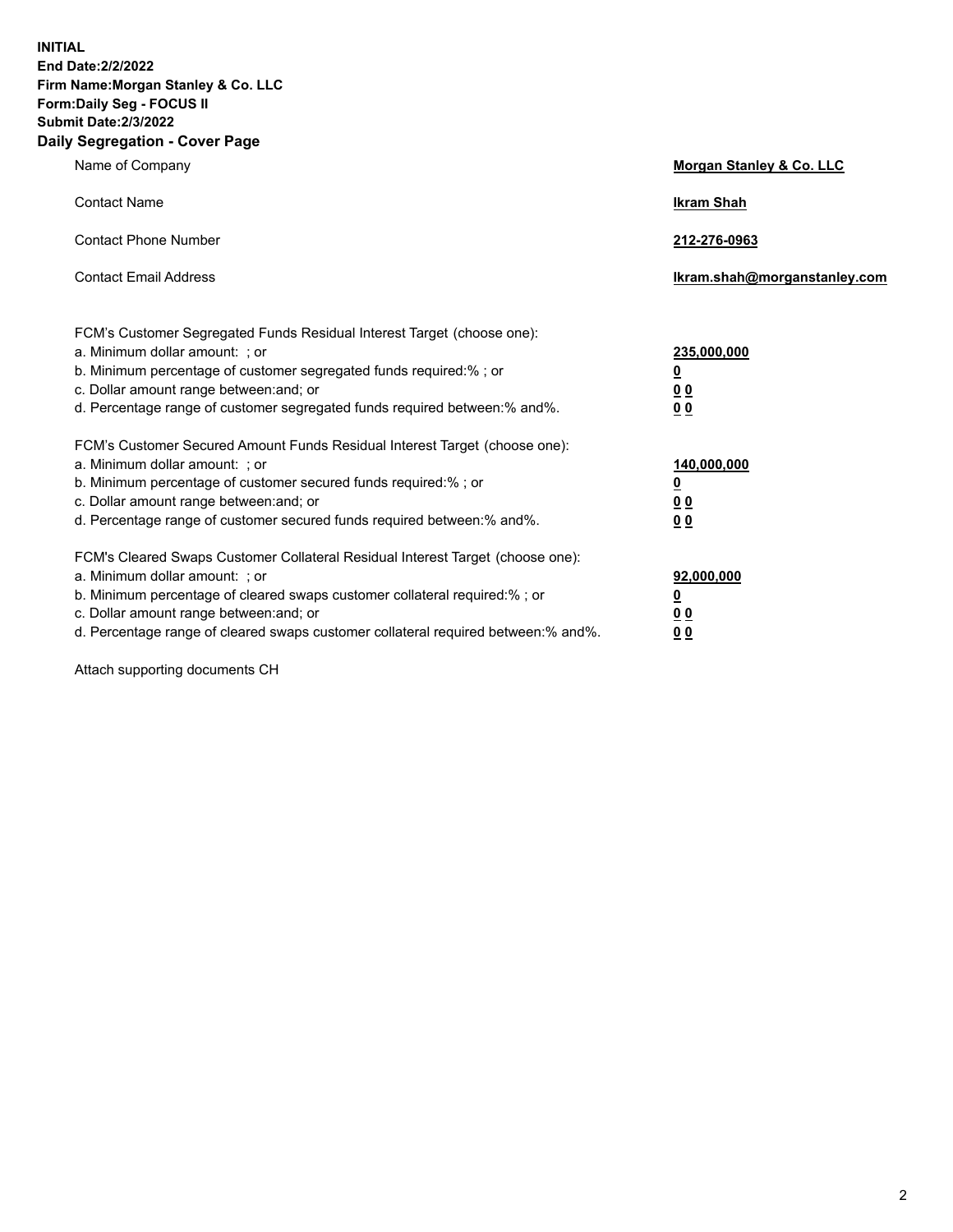|    | <b>INITIAL</b><br><b>End Date:2/2/2022</b><br>Firm Name: Morgan Stanley & Co. LLC                                                                                                                                       |                                                                |
|----|-------------------------------------------------------------------------------------------------------------------------------------------------------------------------------------------------------------------------|----------------------------------------------------------------|
|    | Form: Daily Seg - FOCUS II<br><b>Submit Date: 2/3/2022</b>                                                                                                                                                              |                                                                |
|    | <b>Daily Segregation - Secured Amounts</b>                                                                                                                                                                              |                                                                |
|    |                                                                                                                                                                                                                         |                                                                |
|    | Foreign Futures and Foreign Options Secured Amounts<br>Amount required to be set aside pursuant to law, rule or regulation of a foreign<br>government or a rule of a self-regulatory organization authorized thereunder | $0$ [7305]                                                     |
| 1. | Net ledger balance - Foreign Futures and Foreign Option Trading - All Customers<br>A. Cash                                                                                                                              | 5,233,858,810 [7315]                                           |
|    | B. Securities (at market)                                                                                                                                                                                               | 2,063,525,566 [7317]                                           |
| 2. | Net unrealized profit (loss) in open futures contracts traded on a foreign board of trade                                                                                                                               | 970,785,486 [7325]                                             |
| 3. | Exchange traded options                                                                                                                                                                                                 |                                                                |
|    | a. Market value of open option contracts purchased on a foreign board of trade<br>b. Market value of open contracts granted (sold) on a foreign board of trade                                                          | 31,754,724 [7335]<br>-18,557,779 [7337]                        |
| 4. | Net equity (deficit) (add lines 1. 2. and 3.)                                                                                                                                                                           | 8,281,366,807 [7345]                                           |
| 5. | Account liquidating to a deficit and account with a debit balances - gross amount                                                                                                                                       | 65,613,540 [7351]                                              |
|    | Less: amount offset by customer owned securities                                                                                                                                                                        | -64,227,269 [7352] 1,386,271<br>[7354]                         |
| 6. | Amount required to be set aside as the secured amount - Net Liquidating Equity<br>Method (add lines 4 and 5)                                                                                                            | 8,282,753,078 [7355]                                           |
| 7. | Greater of amount required to be set aside pursuant to foreign jurisdiction (above) or line<br>6.                                                                                                                       | 8,282,753,078 [7360]                                           |
|    | FUNDS DEPOSITED IN SEPARATE REGULATION 30.7 ACCOUNTS                                                                                                                                                                    |                                                                |
| 1. | Cash in banks                                                                                                                                                                                                           |                                                                |
|    | A. Banks located in the United States<br>B. Other banks qualified under Regulation 30.7                                                                                                                                 | 307,213,250 [7500]<br>461,503,425 [7520] 768,716,675<br>[7530] |
| 2. | Securities                                                                                                                                                                                                              |                                                                |
|    | A. In safekeeping with banks located in the United States<br>B. In safekeeping with other banks qualified under Regulation 30.7                                                                                         | 761,191,137 [7540]<br>119,534,833 [7560] 880,725,970<br>[7570] |
| 3. | Equities with registered futures commission merchants                                                                                                                                                                   |                                                                |
|    | A. Cash                                                                                                                                                                                                                 | 8,315,719 [7580]                                               |
|    | <b>B.</b> Securities                                                                                                                                                                                                    | $0$ [7590]                                                     |
|    | C. Unrealized gain (loss) on open futures contracts                                                                                                                                                                     | -1,754,478 [7600]                                              |
|    | D. Value of long option contracts                                                                                                                                                                                       | <u>0</u> [7610]                                                |
|    | E. Value of short option contracts                                                                                                                                                                                      | 0 [7615] 6,561,241 [7620]                                      |
| 4. | Amounts held by clearing organizations of foreign boards of trade                                                                                                                                                       |                                                                |
|    | A. Cash                                                                                                                                                                                                                 | $0$ [7640]                                                     |
|    | <b>B.</b> Securities                                                                                                                                                                                                    | $0$ [7650]                                                     |
|    | C. Amount due to (from) clearing organization - daily variation<br>D. Value of long option contracts                                                                                                                    | $0$ [7660]<br>$0$ [7670]                                       |
|    | E. Value of short option contracts                                                                                                                                                                                      | 0 [7675] 0 [7680]                                              |
| 5. | Amounts held by members of foreign boards of trade                                                                                                                                                                      |                                                                |
|    | A. Cash                                                                                                                                                                                                                 | 4,674,406,854 [7700]                                           |
|    | <b>B.</b> Securities                                                                                                                                                                                                    | 1,182,799,596 [7710]                                           |
|    | C. Unrealized gain (loss) on open futures contracts                                                                                                                                                                     | 972,539,963 [7720]                                             |
|    | D. Value of long option contracts                                                                                                                                                                                       | 31,754,724 [7730]                                              |
|    | E. Value of short option contracts                                                                                                                                                                                      | -18,557,779 [7735] 6,842,943,358                               |
|    |                                                                                                                                                                                                                         | $[7740]$                                                       |
| 6. | Amounts with other depositories designated by a foreign board of trade                                                                                                                                                  | $0$ [7760]                                                     |
| 7. | Segregated funds on hand                                                                                                                                                                                                | $0$ [7765]                                                     |
| 8. | Total funds in separate section 30.7 accounts                                                                                                                                                                           | 8,498,947,244 [7770]                                           |
| 9. | Excess (deficiency) Set Aside for Secured Amount (subtract line 7 Secured Statement<br>Page 1 from Line 8)                                                                                                              | 216,194,166 [7380]                                             |

- 10. Management Target Amount for Excess funds in separate section 30.7 accounts **140,000,000** [7780]
- 11. Excess (deficiency) funds in separate 30.7 accounts over (under) Management Target **76,194,166** [7785]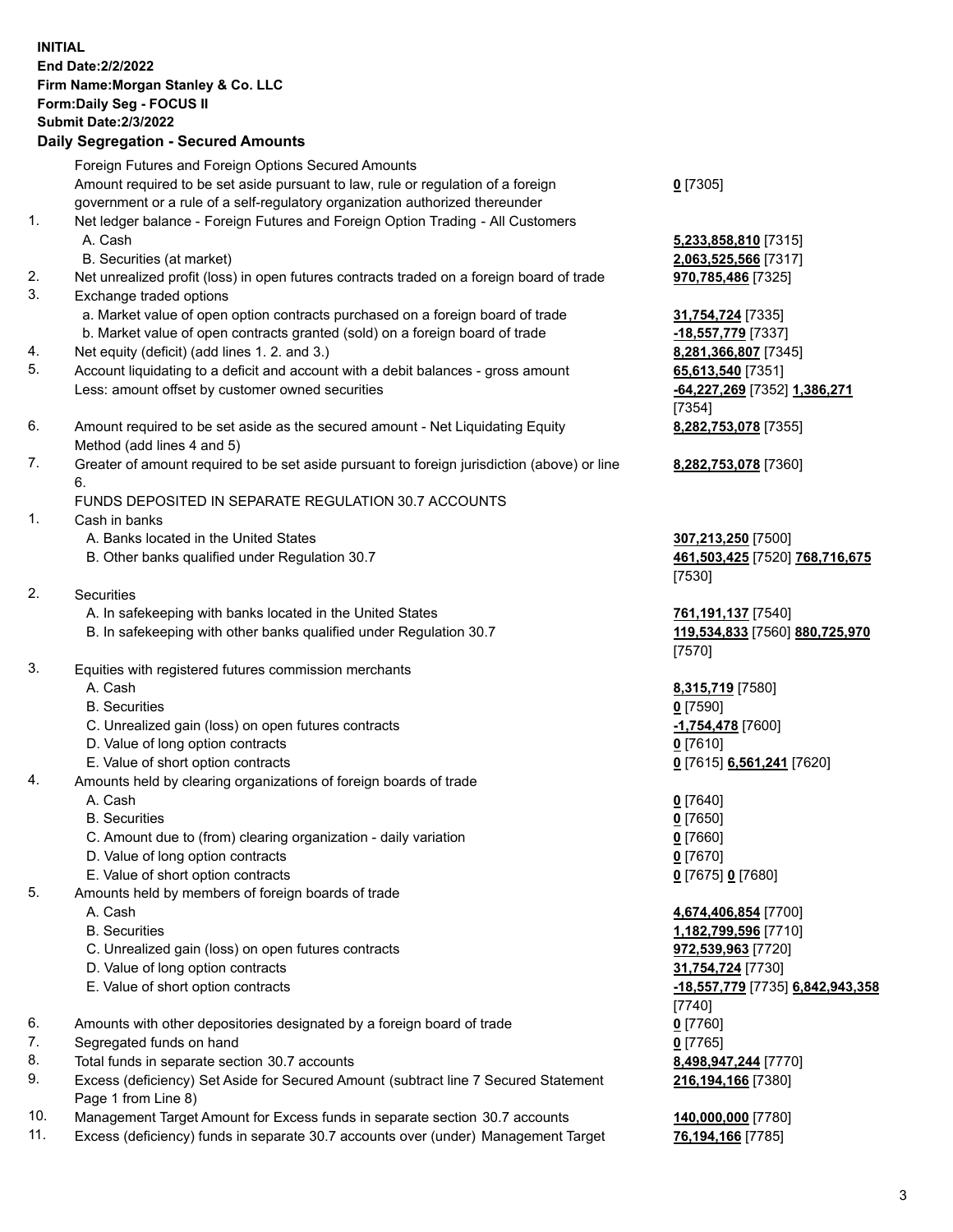**INITIAL End Date:2/2/2022 Firm Name:Morgan Stanley & Co. LLC Form:Daily Seg - FOCUS II Submit Date:2/3/2022 Daily Segregation - Segregation Statement** SEGREGATION REQUIREMENTS(Section 4d(2) of the CEAct) 1. Net ledger balance A. Cash **17,120,569,859** [7010] B. Securities (at market) **6,945,247,361** [7020] 2. Net unrealized profit (loss) in open futures contracts traded on a contract market **-133,193,303** [7030] 3. Exchange traded options A. Add market value of open option contracts purchased on a contract market **1,719,979,070** [7032] B. Deduct market value of open option contracts granted (sold) on a contract market **-1,023,449,642** [7033] 4. Net equity (deficit) (add lines 1, 2 and 3) **24,629,153,345** [7040] 5. Accounts liquidating to a deficit and accounts with debit balances - gross amount **278,239,887** [7045] Less: amount offset by customer securities **-272,759,100** [7047] **5,480,787** [7050] 6. Amount required to be segregated (add lines 4 and 5) **24,634,634,132** [7060] FUNDS IN SEGREGATED ACCOUNTS 7. Deposited in segregated funds bank accounts A. Cash **3,154,372,718** [7070] B. Securities representing investments of customers' funds (at market) **0** [7080] C. Securities held for particular customers or option customers in lieu of cash (at market) **1,786,429,840** [7090] 8. Margins on deposit with derivatives clearing organizations of contract markets A. Cash **13,965,278,756** [7100] B. Securities representing investments of customers' funds (at market) **0** [7110] C. Securities held for particular customers or option customers in lieu of cash (at market) **5,006,626,859** [7120] 9. Net settlement from (to) derivatives clearing organizations of contract markets **250,484,706** [7130] 10. Exchange traded options A. Value of open long option contracts **1,719,979,070** [7132] B. Value of open short option contracts **-1,023,449,642** [7133] 11. Net equities with other FCMs A. Net liquidating equity **5,734,313** [7140] B. Securities representing investments of customers' funds (at market) **0** [7160] C. Securities held for particular customers or option customers in lieu of cash (at market) **0** [7170] 12. Segregated funds on hand **152,190,662** [7150] 13. Total amount in segregation (add lines 7 through 12) **25,017,647,282** [7180] 14. Excess (deficiency) funds in segregation (subtract line 6 from line 13) **383,013,150** [7190] 15. Management Target Amount for Excess funds in segregation **235,000,000** [7194]

16. Excess (deficiency) funds in segregation over (under) Management Target Amount Excess

**148,013,150** [7198]